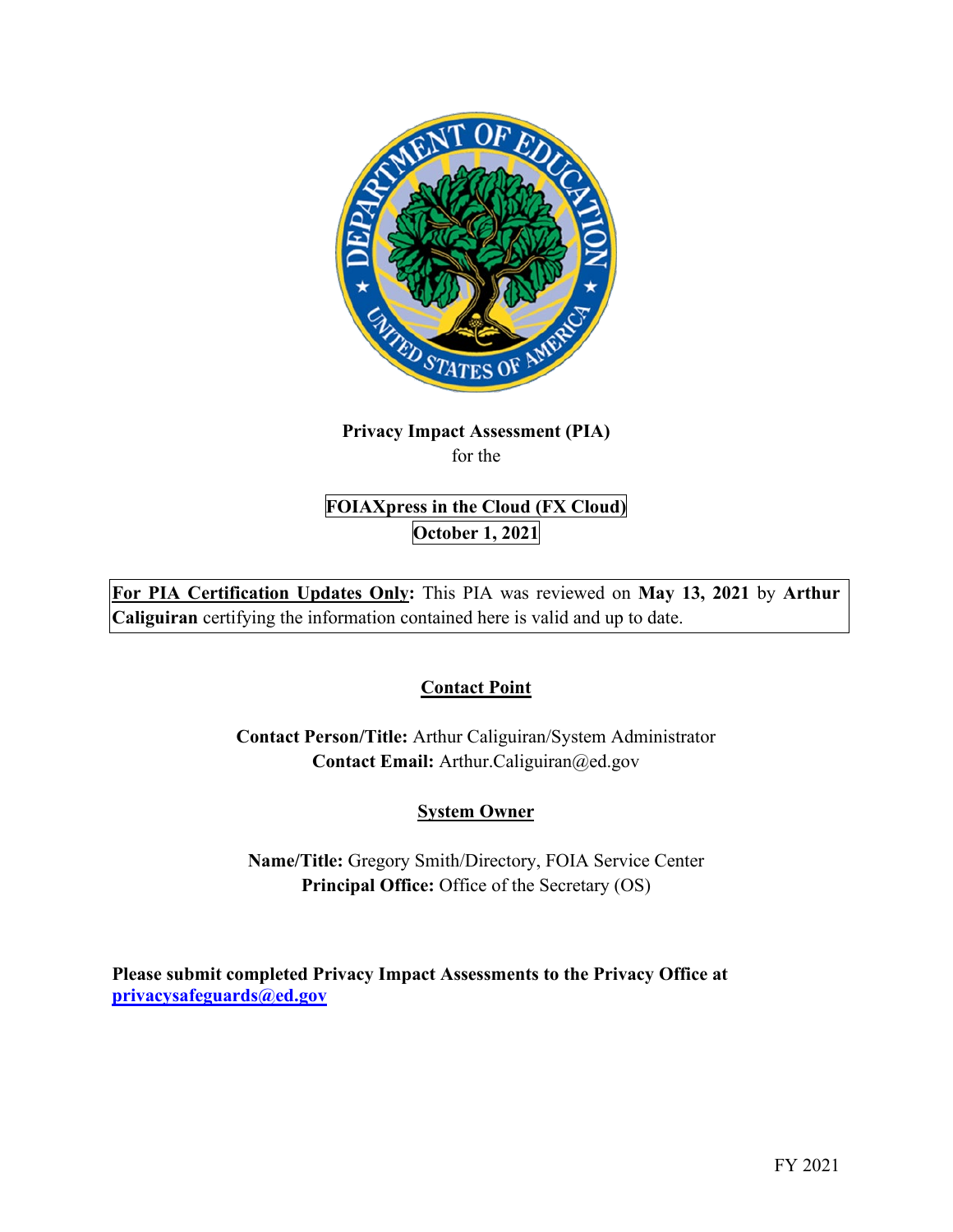*Please complete this Privacy Impact Assessment (PIA) on how personally identifiable information (PII) is collected, stored, protected, shared, and managed electronically by your system. You may wish to consult with your ISSO in completing this document. If a question does not apply to your system, please answer with N/A.* 

## **1. Introduction**

 **1.1.** Describe the system including the name, acronym, and a brief description of the program or purpose for the system.

The U.S. Department of Education (the Department) utilizes a commercial off-the-shelf webbased system called FOIAXpress in the Cloud (FX Cloud). This system is used to document and track the status of requests made under both the Freedom of Information Act (FOIA) and the Privacy Act (PA). This system is also used to generate the annual and quarterly reporting statistics to the U.S. Department of Justice (DOJ), as required by FOIA.

 The FX Cloud system processes FOIA request data received by FOIAXpress users. FOIAXpress users are Department FOIA office staff who log in to the system using login/password credentials. FOIA data consist of requests for information received from the public, which includes personally identifiable information (PII), and financial information related to the processing of the FOIA request.

Users utilize FX Cloud for two main purposes:

- Uploading, reviewing, and redacting FOIA and PA documents.
- Running reporting metrics.

The system works through the following process:

- A FOIA or PA request is entered into the FX Cloud system by the Department or can be entered by the requester through the Public Access Link (PAL). Requester will need to create an account in PAL in order to submit requests through the portal at <https://foiaxpress.pal.ed.gov/app/Home.aspx>
- The request is sent through the system to the Department office(s) that have responsive records.
- • If responsive records are found, the Department office(s) will upload those documents into FX Cloud; FX Cloud users will then apply FOIA exemptions if needed.

 records is completed. In addition to processing FOIA requests, the FX Cloud system aids The response is sent to the requester outside of FX Cloud after the search for responsive the Office of the Secretary in responding to requests for information concerning the processing and completion of FOIA requests that pertain to all principal offices within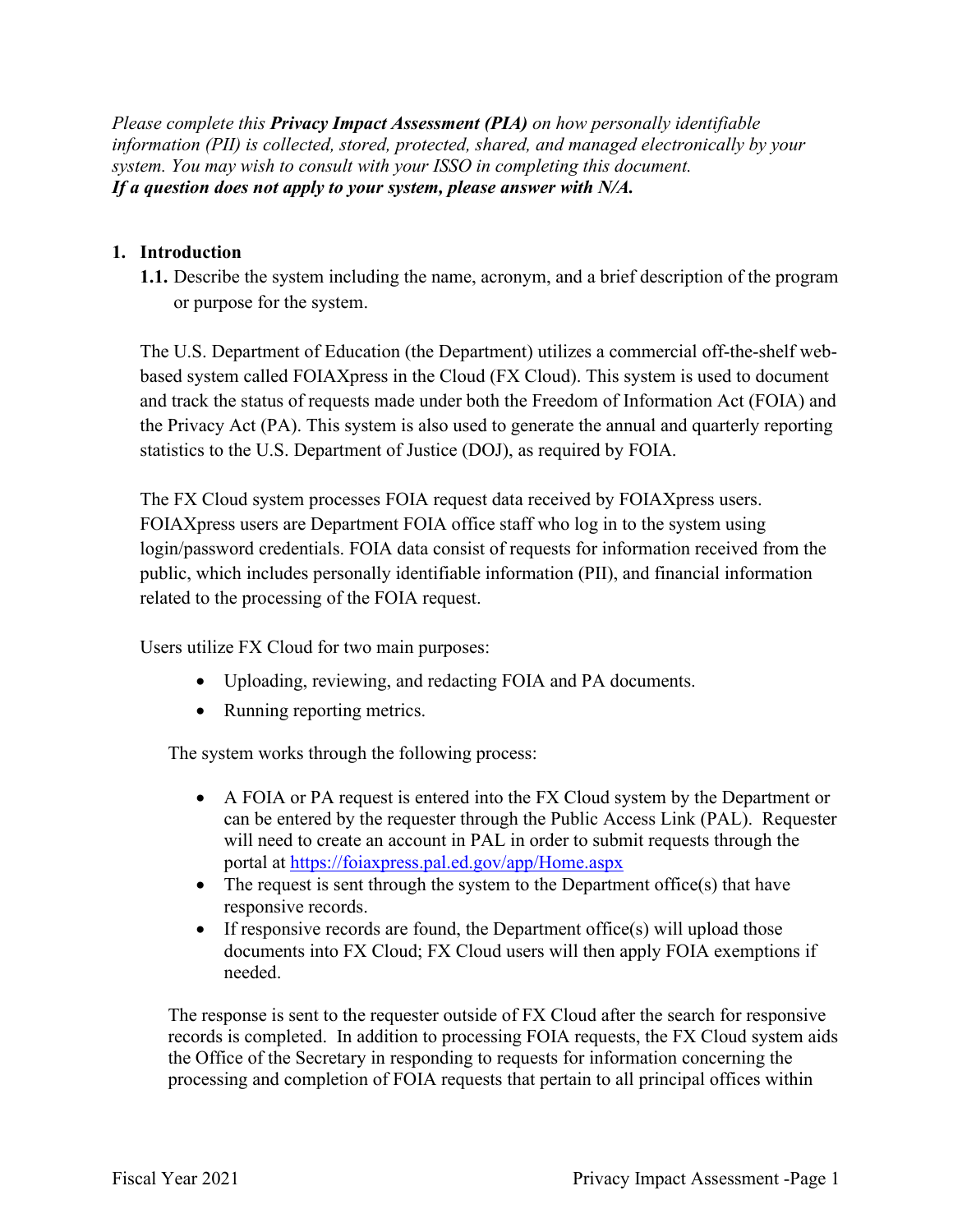the Department. The requests may come from executive level managers at the

 Department, principal office chiefs of staff, congressional offices, and FOIA requesters. FOIAXpress users are Department personnel and contractors, including business and correspondence specialists, subject matter experts, coordinators, and related staff. To create accounts for FOIAXpress users, the system collects name, email address, and program office.

**1.2.** Describe the purpose for which the personally identifiable information  $(PII)^{1}$  is collected, used, maintained, or shared.

 requests Social Security number (SSN) and date of birth (DOB). SSN and DOB assures that the correct student loan records are retrieved. The other PII from the information collected is used to track, search, and respond back to a request or requester. FX Cloud collects the names, addresses, dates of request and responses, types of requesters, any correspondence with the requester, and descriptions or identifications of records requested. For Privacy Act requests, the certification of identity (COI) form

FX Cloud also collects name, email address, username, and password from Federal employees and contractors to create their user profiles.

**1.3.** Is this a new system, or one that is currently in operation?

### Currently Operating System

**1.4.** Is this PIA new or is it updating a previous version?

## Updated PIA

.

 process, changes were made to clarify the purpose of the system and the description of its The PIA is being updated as part of the Department's biennial review. During the review operation.

**1.5.** Is the system operated by the agency or by a contractor?

Contractor

place of birth, mother's maiden name, etc. OMB Circular A-130, page 33 <sup>1</sup> The term "personally identifiable information" refers to information which can be used to distinguish or trace an individual's identity, such as their name, social security number, biometric records, etc. alone, or when combined with other personal or identifying information which is linked or linkable to a specific individual, such as date and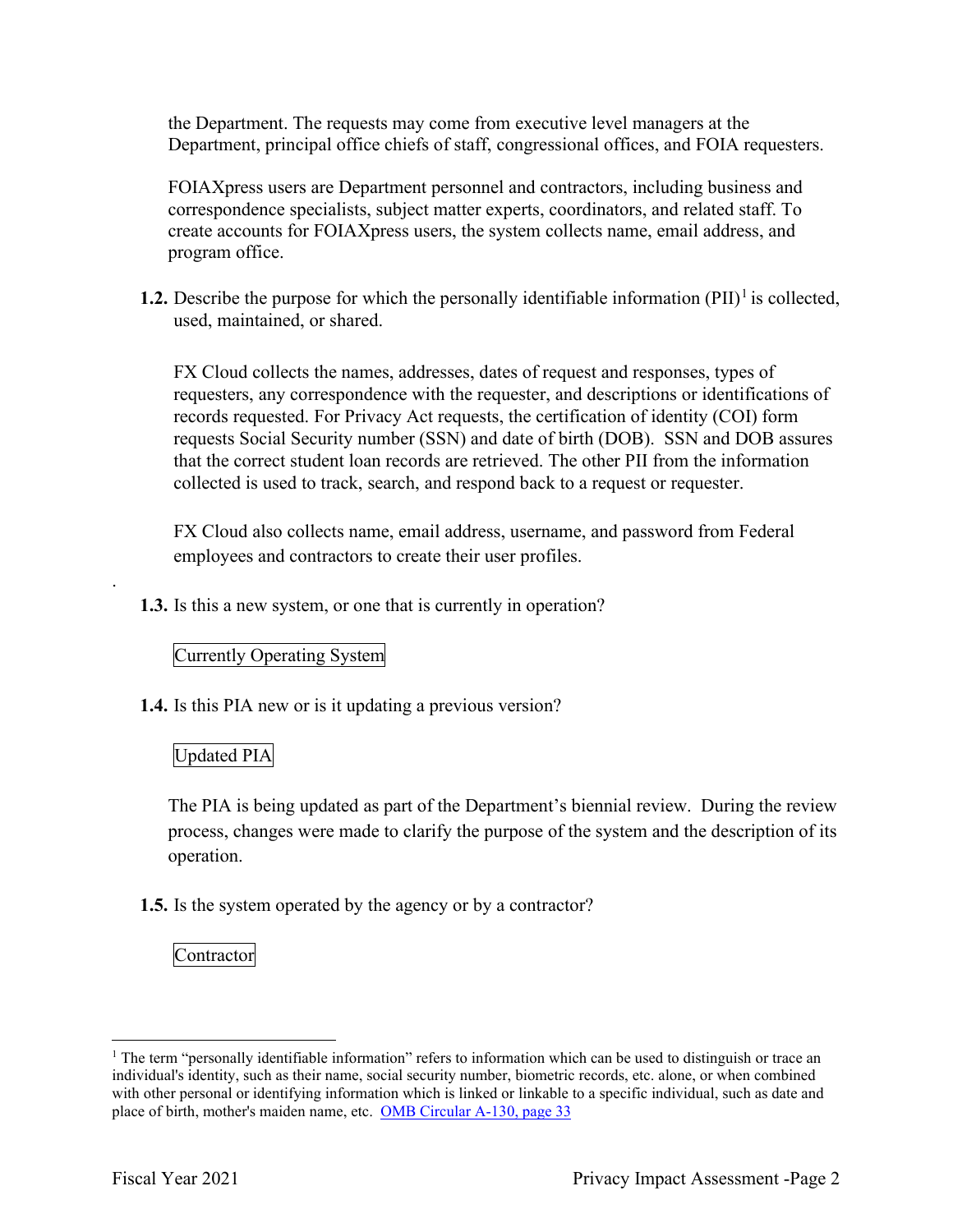- **1.5.1.** If the system is operated by a contractor, does the contract or other acquisitionrelated documents include privacy requirements?
	- $\Box$  N/A Yes

# **2. Legal Authorities and Other Requirements**  *If you are unsure of your legal authority, please contact your program attorney.*

**2.1.** What specific legal authorities and/or agreements permit and regulate the collection and use of data by the system? Please include name and citation of the authority.

 1974, 5 U.S.C. 552a, as amended; and 5 U.S.C. 301. The Freedom of Information Act, 5 U.S.C. 552, as amended By Public Law No. 110- 175, 121 Stat. 2524; OPEN Government Act of 2007 (S. 2488); The Privacy Act of

## **SORN**

such as a Social Security Number or other identification?<br>Ves **2.2.** Is the information in this system retrieved by an individual's name or personal identifier

**2.2.1.** If the above answer is **YES,** this system will need to be covered by Privacy Act System of Records Notice(s)  $(SORN(s))$ .<sup>2</sup> Please provide the SORN name, number, Federal Register citation and link, or indicate that a SORN is in progress.

 $\Box$ N/A

Freedom of Information Act and Privacy Act Tracking System (18-05-20)

 **2.2.2.** If the above answer is **NO**, explain why a SORN was not necessary. For Department, etc. example, the information is not retrieved by an identifier, the information is not maintained in a system of records, or the information is not maintained by the

 $\Box$ N/A

Click here to enter text.

# **Records Management**

access and correct any PII maintained by ED. https://connected.ed.gov/om/Documents/SORN-Process.pdf<br>Fiscal Year 2021 Privacy Impact Assessment -Page 3  $2$  A System of Records Notice (SORN) is a formal notice to the public that identifies the purpose for which PII is collected, from whom and what type of PII is collected, how the PII is shared externally (routine uses), and how to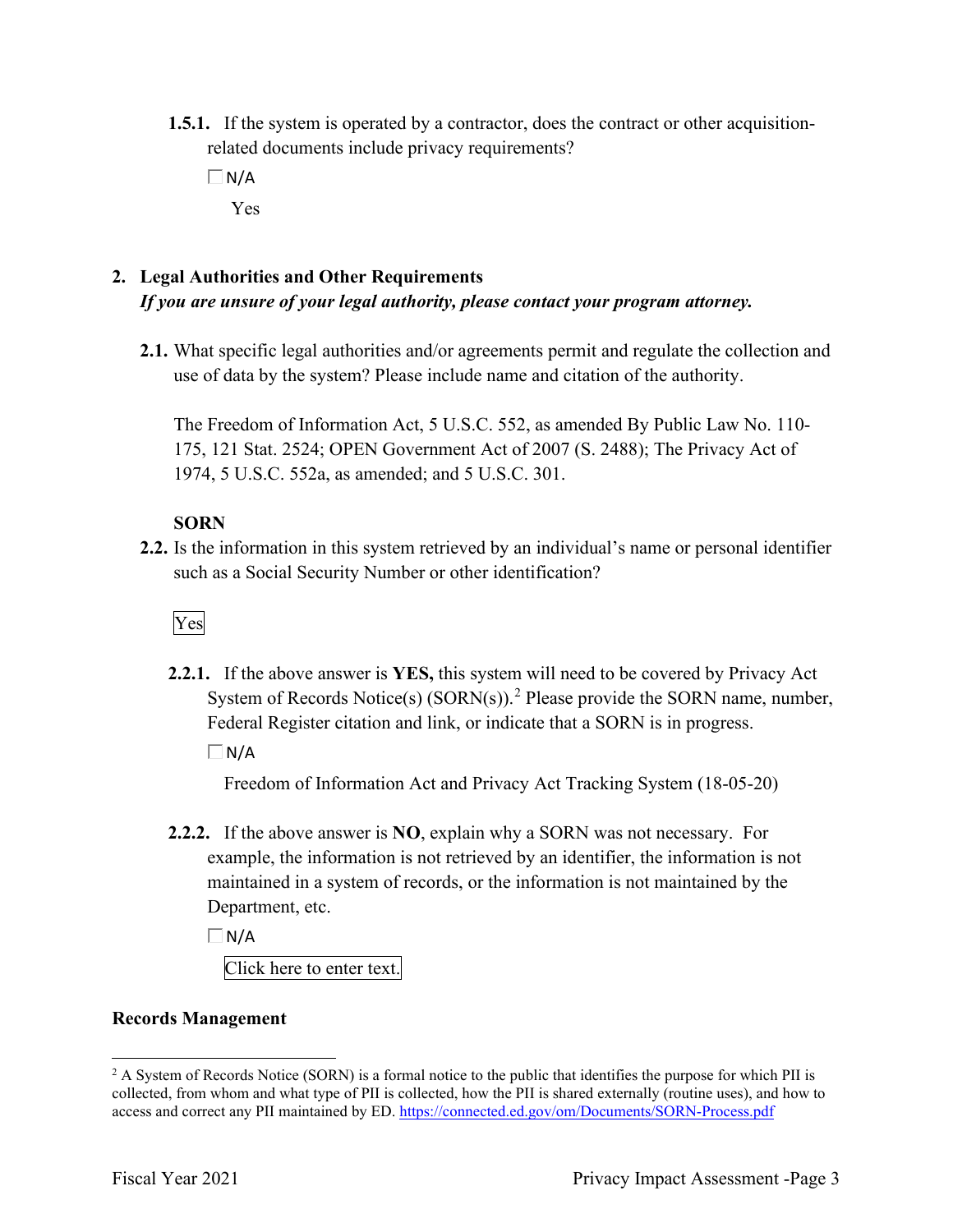**If you do not know your records schedule, please consult with your records liaison or send an email to [RMHelp@ed.gov](mailto:RMHelp@ed.gov)** 

 **2.3.** What is the records retention schedule approved by National Archives and Records Administration (NARA) for the records contained in this system? Please provide all relevant NARA schedule numbers and disposition instructions.

Records relating to Freedom of Information Act and Privacy Act Tracking System are retained in accordance with General Records Schedule (GRS 14).

FOIA Requests Files – GRS 14, Item 11a (Ed Schedule No.: 151) FOIA Appeals Files – GRS 14, Item 12.a-c (Ed Schedule No.: 152) FOIA Control Files –GRS 14, Item 13.a-c (Ed Schedule No.: 153) FOIAXpress - ED 086 Information Systems Supporting Materials for System Software

**2.4.** Is the PII contained in this system disposed of appropriately, and in accordance with the timelines in the records disposition schedule?

Yes

### **3. Characterization and Use of Information**

### **Collection**

**3.1.** List the specific PII elements (e.g., name, email, address, phone number, date of birth, Social Security, etc.) that the system collects, uses, disseminates, or maintains.

 records requested, amount of fees paid, if any, payment delinquencies, if any, final determinations of appeals or denials, and logs of users accessing the system. Documents Department offices provide documents in FOIAXpress that may be responsive to a FOIA or PA request. Those documents will include data about the request, including names, addresses, dates of request and responses, descriptions or identifications of responsive to a request can also contain many types of PII present in Department records, such as financial information, loan information, and SSNs or other identification numbers.

 information, and user IDs and passwords are collected as part of the registration process. Data elements provided by a requester can include name, address, email, phone number, username, password, date of birth, SSN (not required for FOIA request), complaint number, and/or loan number. The same types of information are collected for both FOIA and PA requests. User registration is required for submitting electronic requests for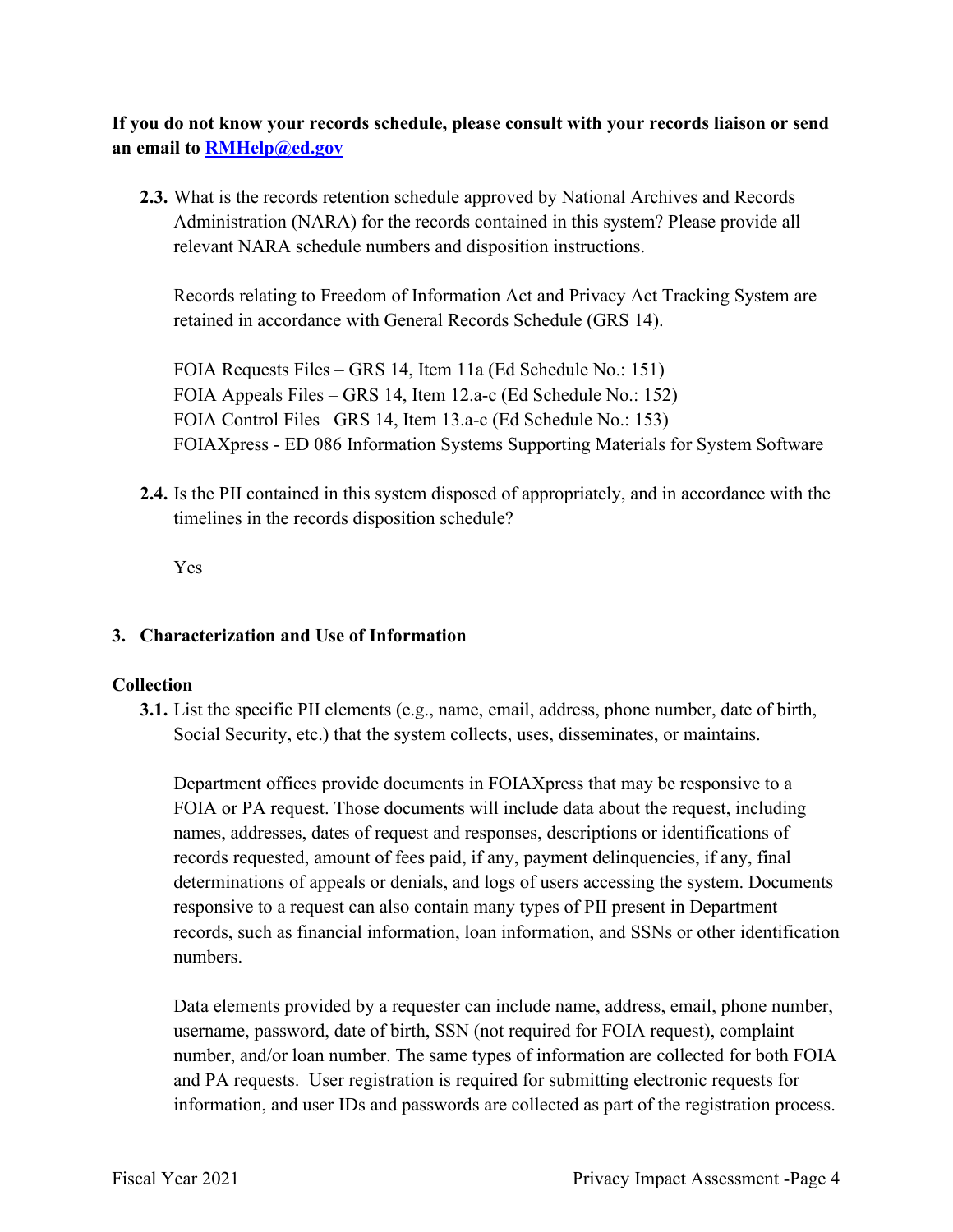The system collects name, email address, username, and password from Federal employees and contractors.

stated in Question 1.2?<br>Yes **3.2.** Does the system collect only the minimum amount required to achieve the purpose

The FX Cloud system collects only that information required to respond to the request, and for users to access the system. No additional information is collected.

**3.3.** What are the sources of PII collected (e.g., individual, school, another agency, commercial sources, etc.)?

 FOIA or PA request. Those documents will include data about the request, including records requested; amount of fees paid, if any; payment delinquencies, if any; final responsive to a FOIA request can also contain many types of PII present in Department Department offices provide documents in FOIAXpress that may be responsive to a names; addresses; dates of request and responses; descriptions or identifications of determinations of appeals or denials; and logs of users accessing the system. Documents records, such as financial information, loan information, and SSNs or other identification numbers.

 Sources of the information are individuals or third parties who have obtained consent on behalf of the individual.

 **3.4.** How is the PII collected from the stated sources listed in Question 3.3 (e.g., paper form, web page, database, etc.)?

Information can be collected by mail, through the online FOIA portal, email, or FAX.

Users provide name, address, and phone number as part of the account creation process for making PA or FOIA requests, if submitting their request through the on-line FOIA portal.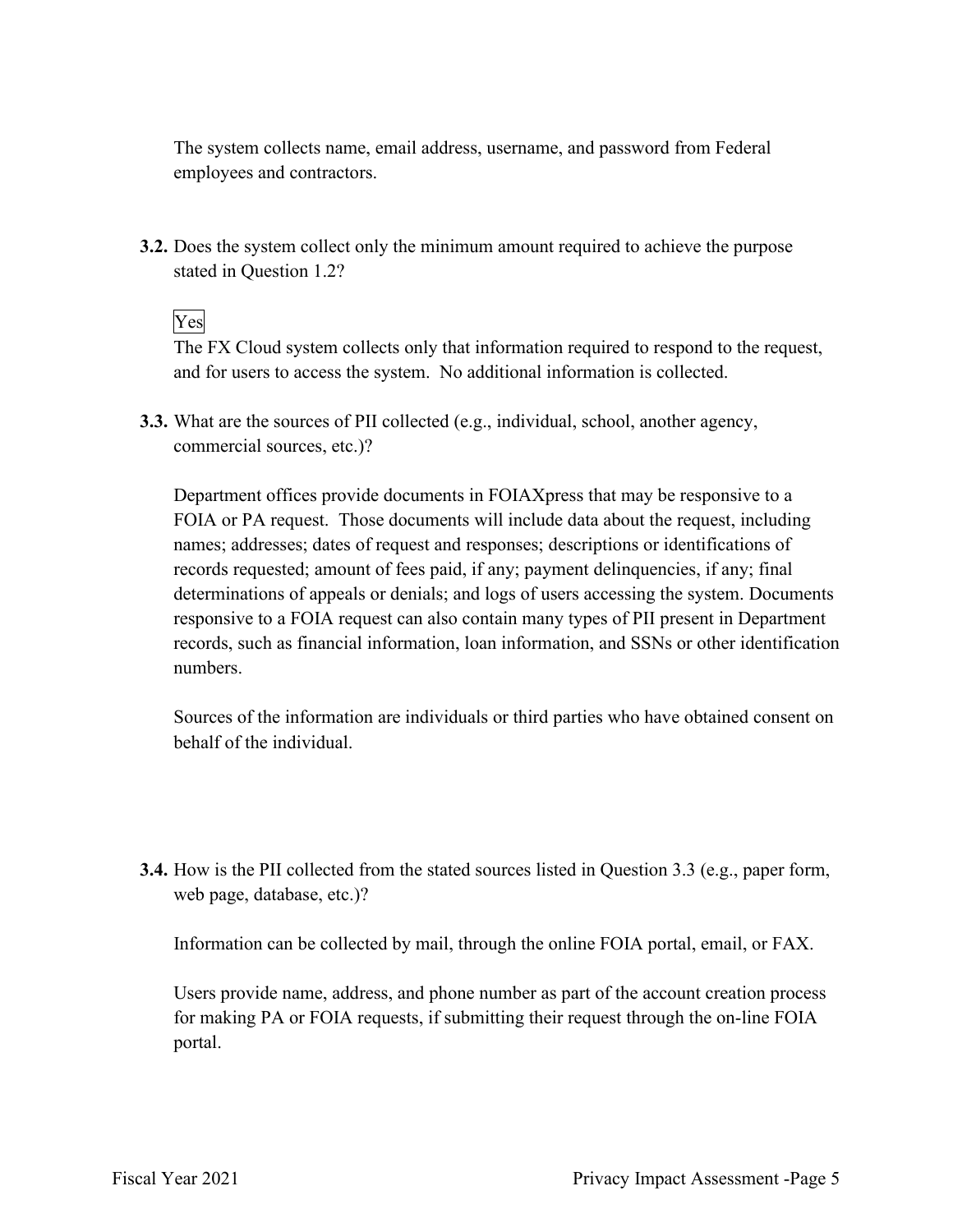When a mailed, emailed, or faxed request is received, the information contained in that request is transcribed into FOIAXpress by ED staff.

**3.5.** How is the PII validated or confirmed to ensure the integrity of the information collected?<sup>3</sup> Is there a frequency at which there are continuous checks to ensure the PII remains valid and accurate?

 PA requests are validated with the information provided by the requester in the COI Certification of identity form when they submit their requests. PA requests are received (COI) form. The requester provides for SSN and date of birth DOB on this COI form which is then validated against existing student loan records or records held by the Office for Civil Rights (OCR) as appropriate. A FOIA request does not require for student loan records and for investigations regarding alleged civil rights violations only. In order to validate the information, the requester is sent a certification of identity validation of the requester.

### **Use**

**3.6.** Describe how the PII is used to achieve the purpose stated in Question 1.2 above.

 PA requests are received for student loan records and for investigations regarding appropriate. The SSN and DOB assures that the correct student loan records or civil rights complaint information are retrieved from the appropriate program office. Requesters' PII is used to document, track, and respond to requests made under both FOIA and the PA. Users' PII is used to establish accounts so they may access FX Cloud. alleged civil rights violations only. In order to validate the information, the requester is sent a COI form. The requester provides the SSN and DOB on the COI form which is then validated against existing student loan records or records held by OCR, as

 **3.7.** Is the system using PII for testing/researching new applications or information systems prior to deployment or for training employees?<br>No

**3.7.1.** If the above answer is **YES,** what controls are in place to minimize the risk and protect the data?

 $\overline{M}$  N/A

and communication with the individual whose information it is. <sup>3</sup> Examples include restricted form filling, account verification, editing and validating information as it's collected, and communication with the individual whose information it is.<br>Fiscal Year 2021 Privacy Impact Assessment -Page 6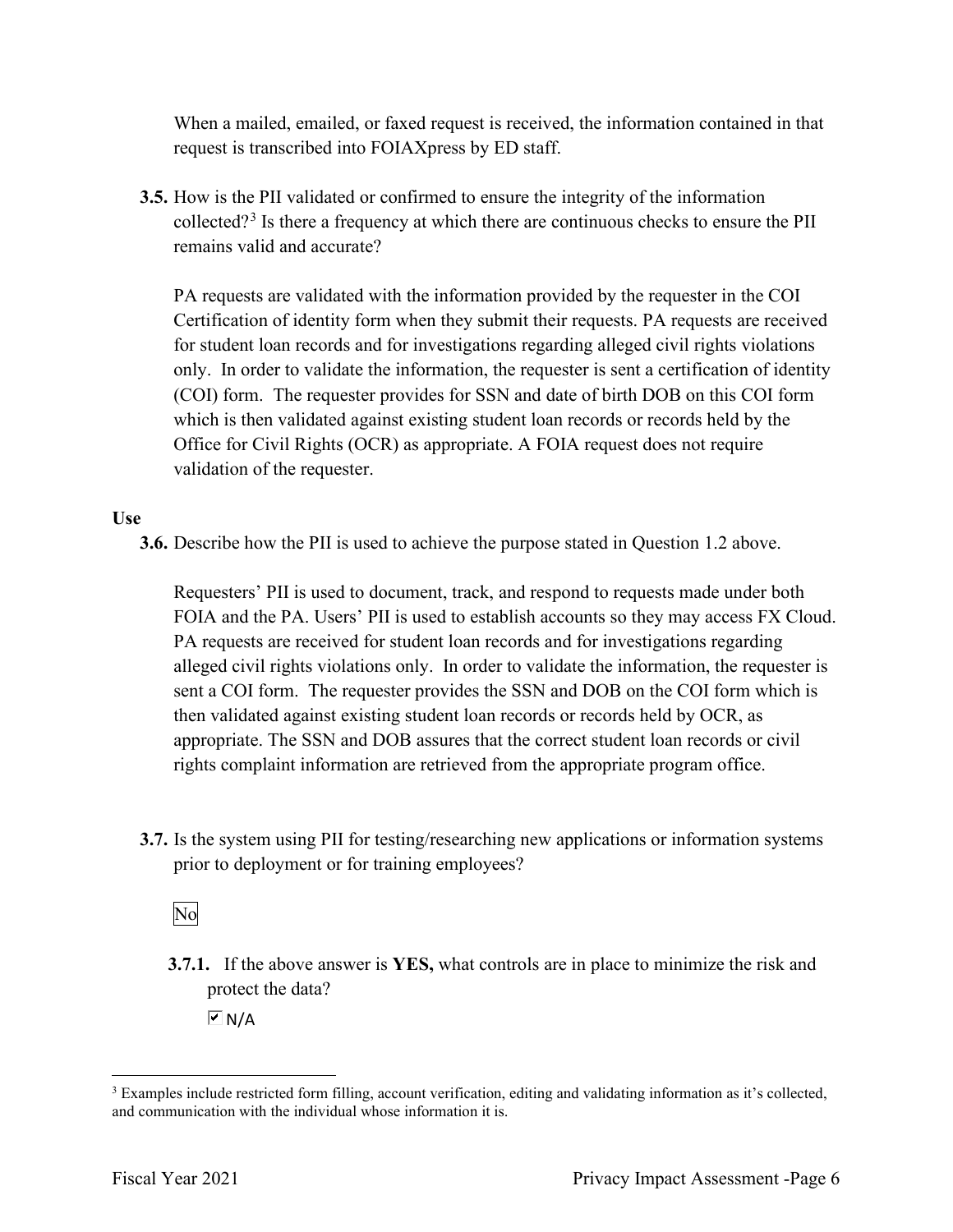## Click here to enter text.

### **Social Security Numbers**

*It is the Department's Policy that, in order to collect Social Security Numbers, the System Owner must state the collection is: 1) authorized by law, 2) necessary for an agency purpose, and 3) there is no reasonable alternative.* 

 **3.8.** Does the system collect Social Security Numbers? Note that if the system maintains Social Security Numbers but does not explicitly collect them, answer 3.8.1 to address the purpose for maintaining them.

Yes

**3.8.1.** If the above answer is **YES**, explain the purpose for its collection, and how the SSN will be used.

 $\Box$ N/A

Department offices provide documents in FOIAXpress that may be responsive to a FOIA request. Those documents will include data about the request, including names; addresses; dates of request and responses; descriptions or identifications of records requested; amount of fees paid, if any; payment delinquencies, if any; final determinations of appeals or denials; and logs of users accessing the system. Documents responsive to a FOIA request can also contain many types of PII present in Department records, such as financial information, loan information, and SSNs or other identification numbers.

 number. The same types of information are collected for both FOIA and PA Data elements provided by a requester can include name, address, email, phone number, DOB, SSN (not required for FOIA request), complaint number, and/or loan requests.

 In order to process a PA request, the requester is required to submit a COI form. the program office. However, sometimes requesters will submit their SSNs in their from the description field in the FOIAXpress case since FOIA logs include the The COI form requests for SSN and DOB. The SSN and DOB assures that the correct student loan records or civil rights complaint information are retrieved from request description. If requester provides an SSN in a request, the SSN is removed request description.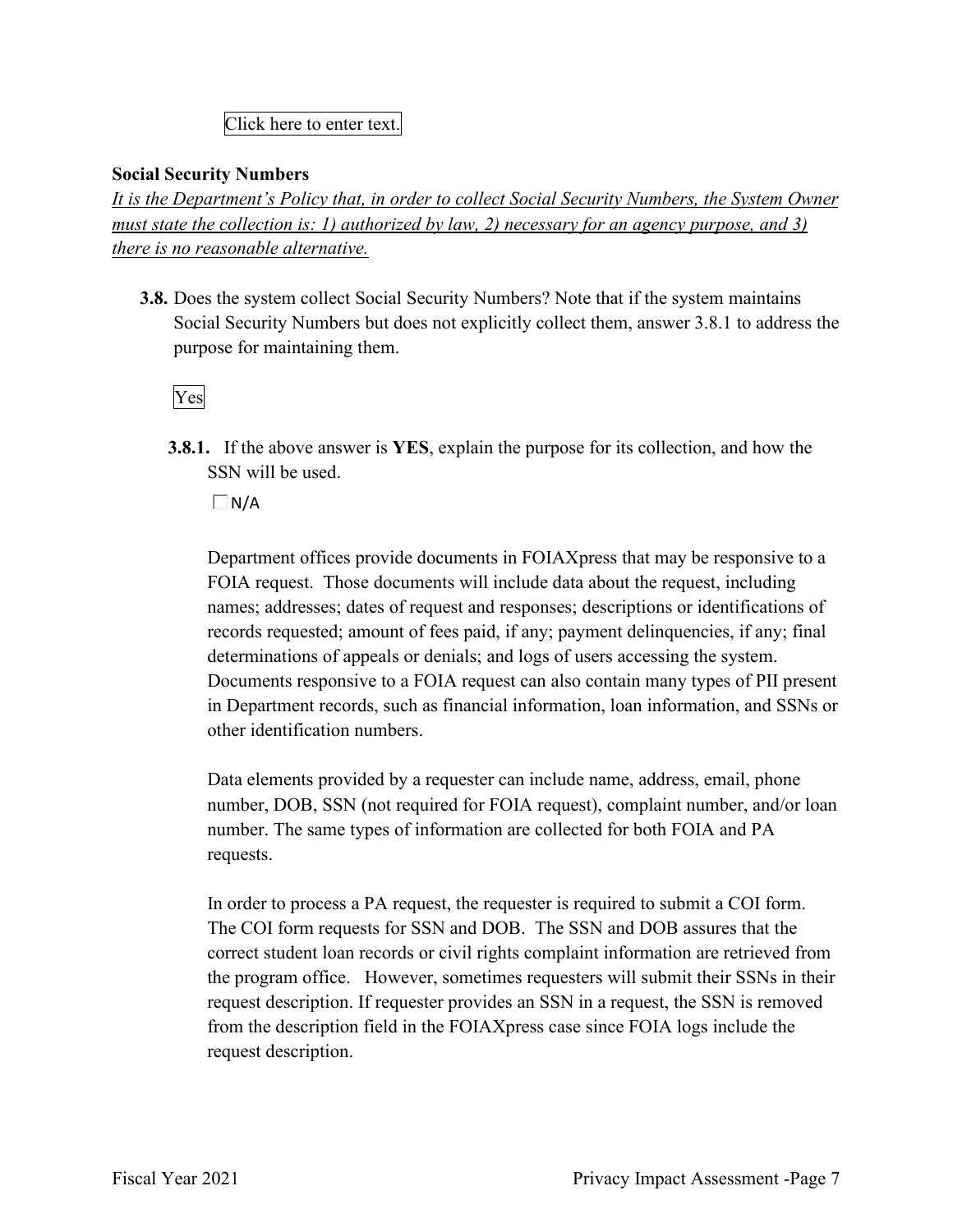**3.8.2.** Specify any alternatives considered in the collection of SSNs and why the alternatives were not selected.

 $\overline{M}$  N/A Click here to enter text.

- **4. Notice** 
	- its collection (e.g., direct notice, such as a Privacy Act Statement (if applicable) or public notice, such as a SORN, PIA,)? If notice is not provided, explain why not. **4.1.** How does the system provide individuals with notice about the collection of PII prior to

 A notice is provided to users on the bottom of "FOIA Request and Appeals" forms and the Privacy Act Request form, and is accessible to the public to download at:

http://www.ed.gov/policy/gen/leg/foia/request foia.html http://www.ed.gov/policy/gen/leg/foia/request\_privacy.html

A notice is provided to requesters on the PAL portal on the bottom of the request form.

**4.2.** Provide the text of the notice or the link to the webpage where the notice is posted if notice is provided other than by SORN or PIA.

 $\Box$ N/A

### Privacy notice provided to requesters on bottom of FOIA request form and appeal form:

Privacy Act Statement:

AUTHORITY: 5 U.S.C. 301, Departmental Regulations and 5 U.S.C. 552, Freedom of Information Act (FOIA).

PURPOSE: to allow individuals to file electronic FOIA requests; to track all FOIA requests from receipt to response to compile statistics for the Annual FOIA Report; to research and respond to FOIA requests; to maintain case files to comply with records disposal requirements; and to maintain an administrative record to support any litigation.

ROUTINE USE: Requests are received, assigned a case number, routed to the appropriate office or organization for research and response, and filed in a case file. Requests that are transferred, receive a no records response, or granted in full are retained for 2 years and then destroyed. Requests that are denied in whole or in part are retained for 6 years then destroyed

DISCLOSURE: Voluntary. We seek your full name and postal mailing address so we may mail a response to you. Failure to provide this information may result in your request not being processed (this page does not capture email addresses)

Information collected by this form is also used for trend analysis and may be shared with law enforcement personnel. Information submitted may be retained indefinitely.

### Privacy notice provided to requesters on bottom of Privacy Act form:

Privacy Act Statement.

In accordance with 34 CFR Section 5b.5(b)(2) personal data sufficient to identify the individuals submitting requests by mail under the Privacy Act of 1974, 5 U.S.C. Section 552a, is required. The purpose of this solicitation is to ensure that the records of individuals who are the subject of U.S. Department of Education systems of records are not wrongfully disclosed by the Department. Requests will not be processed if this information is not furnished. False information on this form may subject the requester to criminal penalties under 18 U.S.C. Section 1001 and/or 5 U.S.C. Section 552a(i)(3).

Privacy notice provided to requesters on PAL on bottom of request form: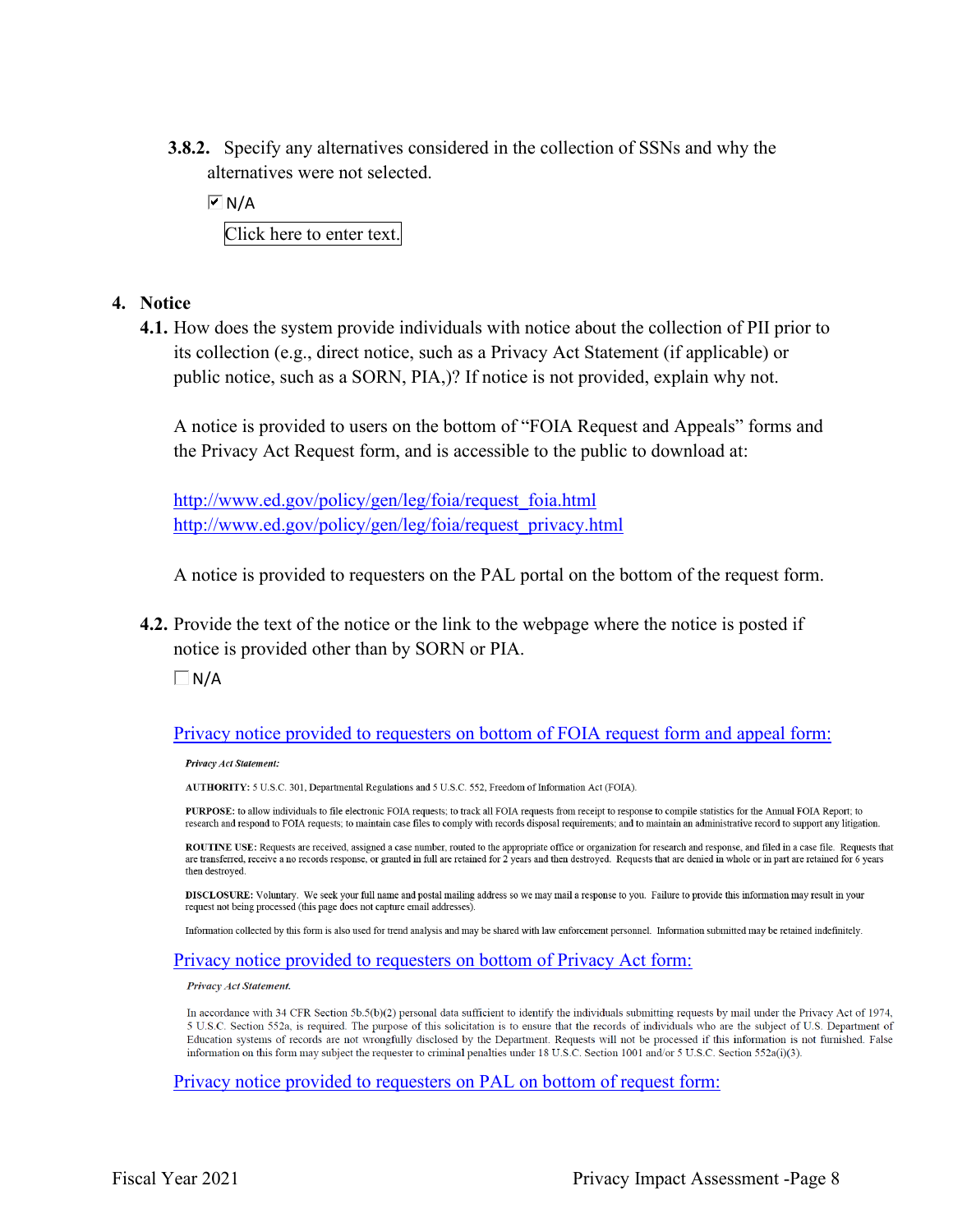Privacy Act Statement. In accordance with 34 CFR Section 5b.5(b)(2) personal data sufficient to identify the individuals submitting requests by mail under the Privacy Act of 1974, 5 U.S.C. Section 552a, is required. The purpose of this solicitation is to ensure that the records of individuals who are the subject of U.S. Department of Education systems of records are not wrongfully disclosed by the Department. Requests will not be processed if this information is not furnished. False information on this form may subject the requester to criminal penalties under 18 U.S.C. Section 1001 and/or 5 U.S.C. Section 552a(i)(3).

According to the Paperwork Reduction Act of 1995, no persons are required to respond to a collection of information unless such collection displays a valid OMB control number. The valid OMB control number for this information collection is 1880-XXXX. Public reporting burden for this collection of information is estimated to average 0.50 hours per response, including the time for reviewing instructions, searching existing data sources, gathering and maintaining the data needed, and completing and reviewing the collection of information. Obligation to respond is voluntary. If you have questions on your individual submission of this form, write directly to: FOIA Service Center, U.S. Department of Education, 400 Maryland Avenue, S.W., 7W104, Washington, D.C. 20202-4537.

 **4.3.** What opportunities are available for individuals to consent to uses (including new uses of previously collected PII), decline to provide PII, or opt out of the project?

 If requesters do not want to provide any of the required information, they can decline to provide it. However, this may result in their request not being processed.

 are aware of and can consent to, where feasible, these changes? **4.4.** Is the notice referenced in Question 4.1 reviewed and revised when there are changes in the practice, policy, or activities that affect the PII and privacy to ensure that individuals

Yes

### **5. Information Sharing and Disclosures**

### **Internal**

 **5.1.** Will PII be shared internally with other ED principal offices? If the answer is **NO**, please skip to Question 5.4.

Yes

**5.2.** What PII will be shared and with whom?

 $\Box$ N/A

Information regarding the requester, the request, and responsive documents are shared with the appropriate program offices.

 organizations? **5.3.** What is the purpose for sharing the specified PII with the specified internal

 $\Box$ N/A

Information regarding the requester, the request, and responsive documents are shared to fulfill the request.

## **External**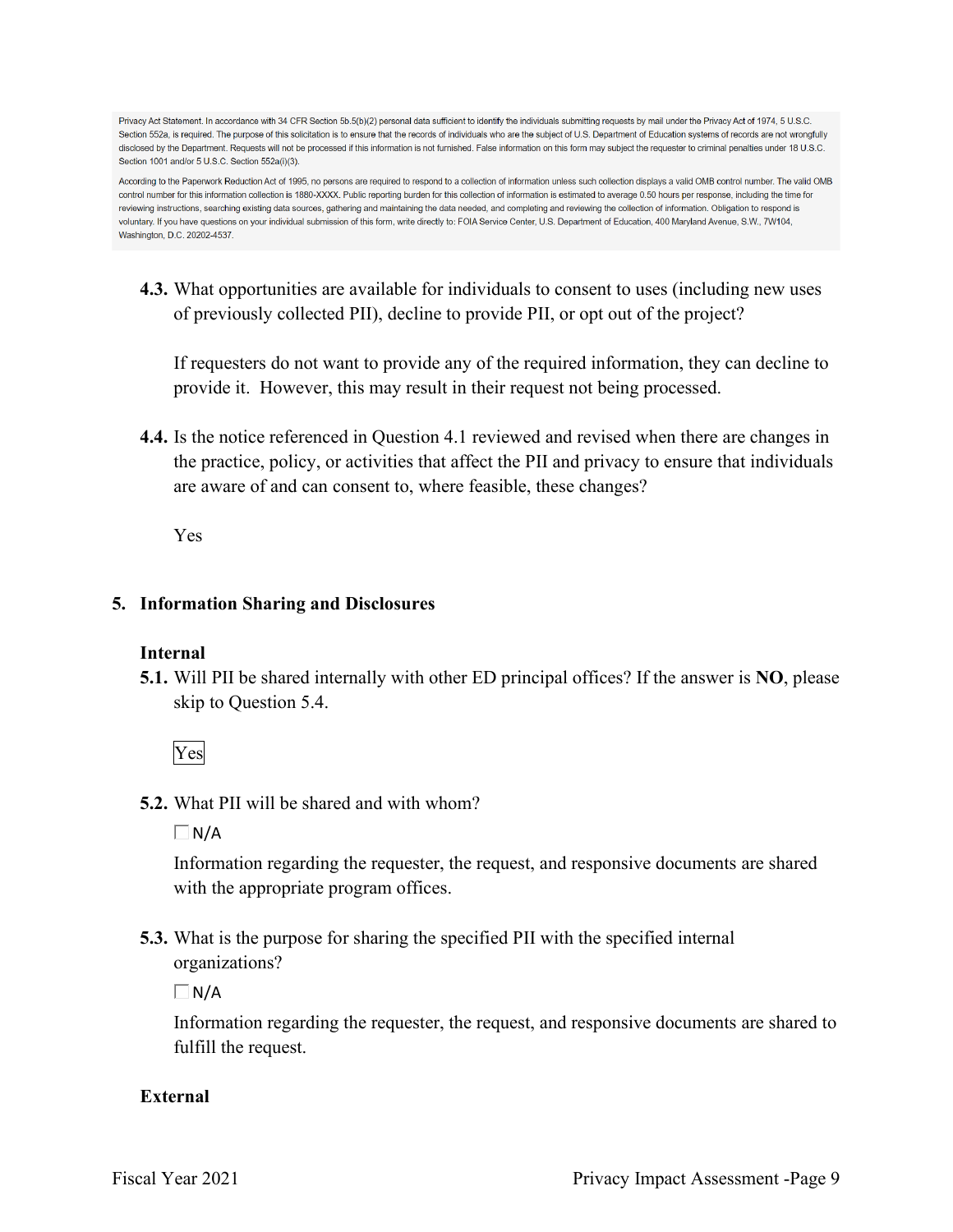**5.4.** Will the PII contained in the system be shared with external entities (e.g. another agency, school district, the public, etc.)? If the answer is **NO**, please skip to Question 6.1.

No

 **5.5.** What PII will be shared and with whom? List programmatic disclosures only.<sup>4</sup> **Note: If you are sharing Social Security Numbers externally, please specify to whom and for what purpose**.

 Click here to enter text.  $\overline{M}$  N/A

**5.6.** What is the purpose for sharing the PII with the specified external entities?

 $\overline{M}N/A$ 

Click here to enter text.

**5.7.** Is the sharing with the external entities authorized?

 $\boxed{\triangleright}$  N/A

- **5.8.** Is the system able to provide and retain an account of any disclosures made and make it available upon request?  $\overline{M}$  N/A
- **5.9.** How is the PII shared with the external entity (e.g. email, computer match, encrypted line, etc.)?  $\overline{M}$  N/A
- **5.10.** Is the sharing pursuant to a Computer Matching Agreement (CMA), Memorandum of Understanding (MOU), or other type of approved sharing agreement with another agency?

 $\overline{M}$  N/A

<sup>&</sup>lt;sup>4</sup> If this information is covered by Privacy Act System of Records Notice (SORN) please list only relevant programmatic disclosures listed under the Routine Uses section.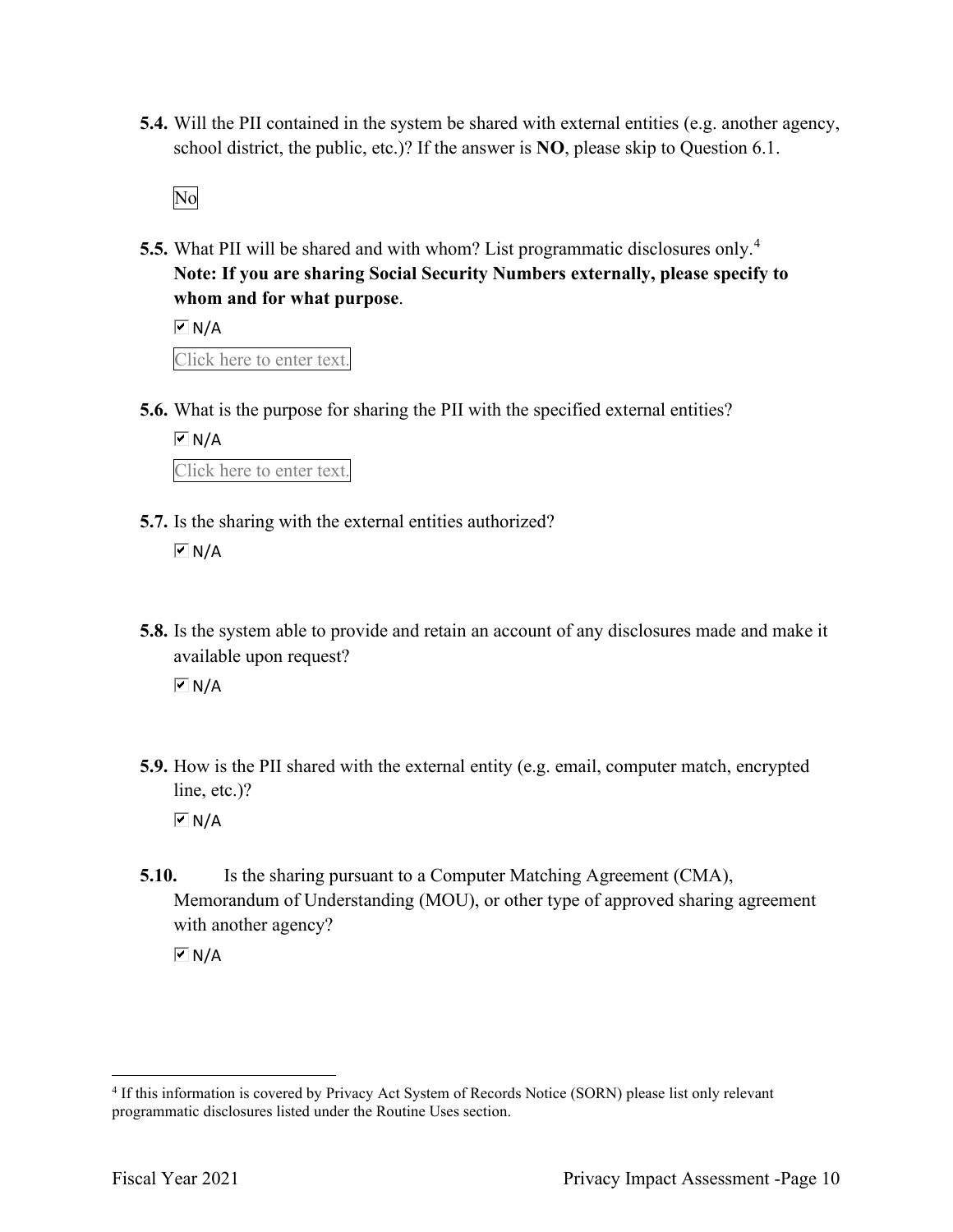**5.11.** Does the project place limitation on re-disclosure?

 $\boxed{v}$  N/A

## **6. Redress**

**6.1.** What are the procedures that allow individuals to access their own information?

Requesters creating accounts in FOIAXpress have no access to their submitted information.

 Act request, he or she should contact the system manager at the appropriate office or If an individual wishes to gain access to a record they have requested through a Privacy region where the original PA requests were sent, or from where the response was received. A request to amend a record must meet the requirements of the Department's PA regulations in 34 CFR 5b.5, including proof of identity.

**6.2.** What procedures are in place to allow the subject individual to correct inaccurate or erroneous information?

Requesters creating accounts in FOIAXpress have no access to their submitted information.

 found in the system of records notice. If an individual wishes to gain access to a record The procedures for the individual to correct inaccurate or erroneous information are in this system of records, he or she should contact the system manager at the appropriate office or region where the original FOIA or PA requests were sent, or from where the response was received. A request to amend a record must meet the requirements of the Department's PA regulations in 34 CFR 5b.5, including proof of identity.

**6.3.** How does the project notify individuals about the procedures for correcting their information?

Notification of individuals regarding the procedures for correcting information are found on the privacy notice at the point of collection, as well as in this PIA and the SORN.

## *7.* **Safeguards**

 *If you are unsure which safeguards will apply, please consult with your ISSO.*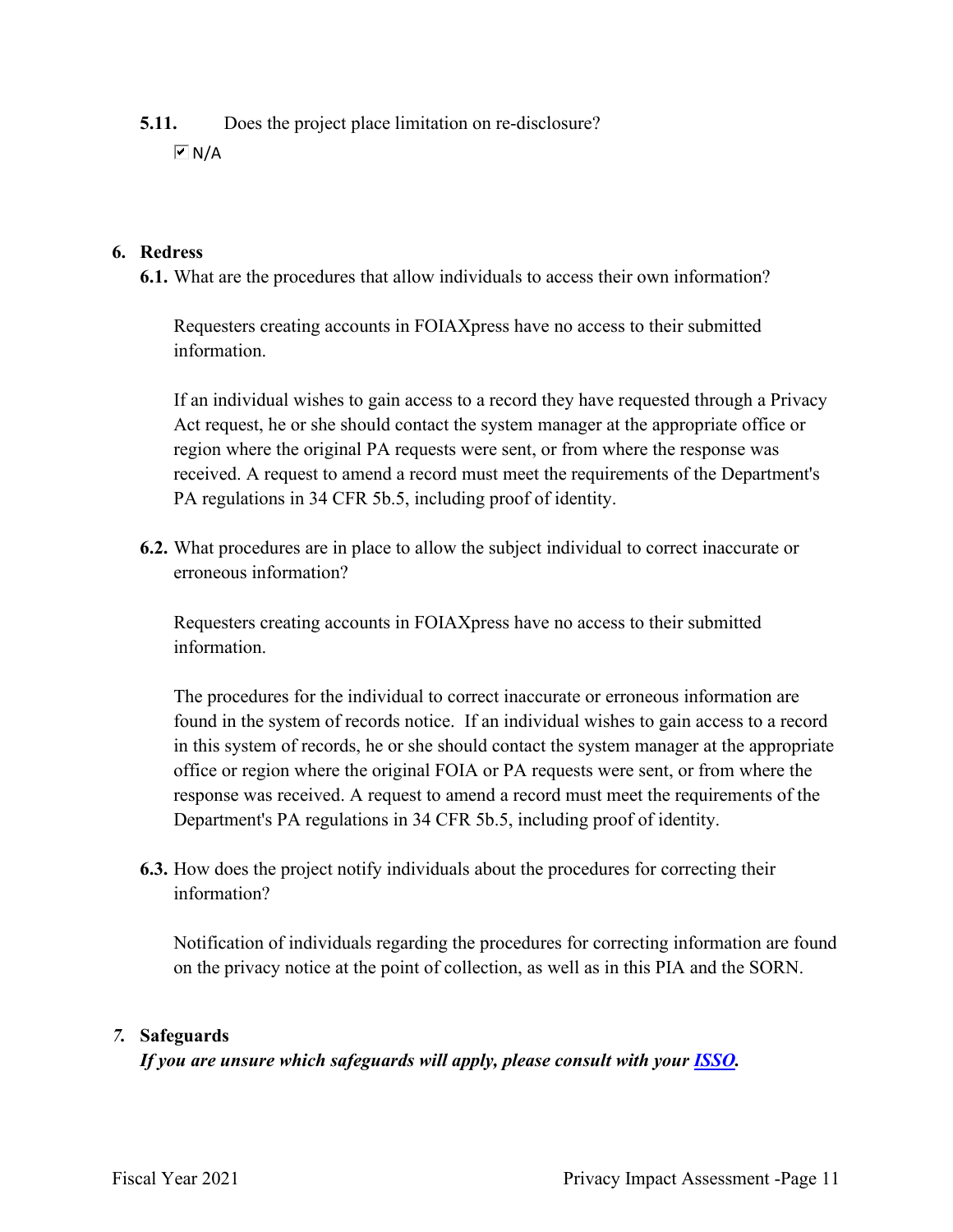system and build privacy extensions to the extent feasible? **7.1.** Does the principal office work with their CSO/ISSO to build privacy & security into the

Yes

**7.2.** Is an Authority to Operate (ATO) required?



**7.3.** Under NIST FIPS Pub. 199, what is the security categorization of the system: **Low, Moderate, or High?** 

 $\Box$ N/A

Moderate

**7.4.** What administrative, technical, and physical safeguards are in place to protect the information?

 FX Cloud is a secure, online system, has had extensive security testing and meets all continuously by the Information System Owner (ISO) and the Information System security requirements for a moderate-level system. The information is secured according to the requirements found in all applicable Department policy. The system complies with IT security requirements in the Federal Information Security Modernization Act (FISMA), Office of Management and Budget (OMB) circulars, and the National Institute of Standards and Technology (NIST) standards and guidelines. FX Cloud is monitored Security Officer (ISSO), as well as the contractor operating the system. Vulnerabilities are identified, documented, and resolved in accordance with Federal requirements. Electronic information is secured using access controls, background clearances, personnel security awareness and training, and regular auditing of information and information management processes. All users are properly identified and authorized for access, are made aware of the rules, and agree to abide by them as stated. In addition, security is maintained through carefully managed control of system changes, appropriate contingency planning, handling, and testing, and by ensuring that any incident is handled expeditiously.

Account access within the system is also limited in that users have a defined time during which their access is actually active. This automatic feature will log out inactive users and disable their user account based on their access needs. The system can generate both usage and customized access reports that will report users who have been inactive or disabled from the system as needed.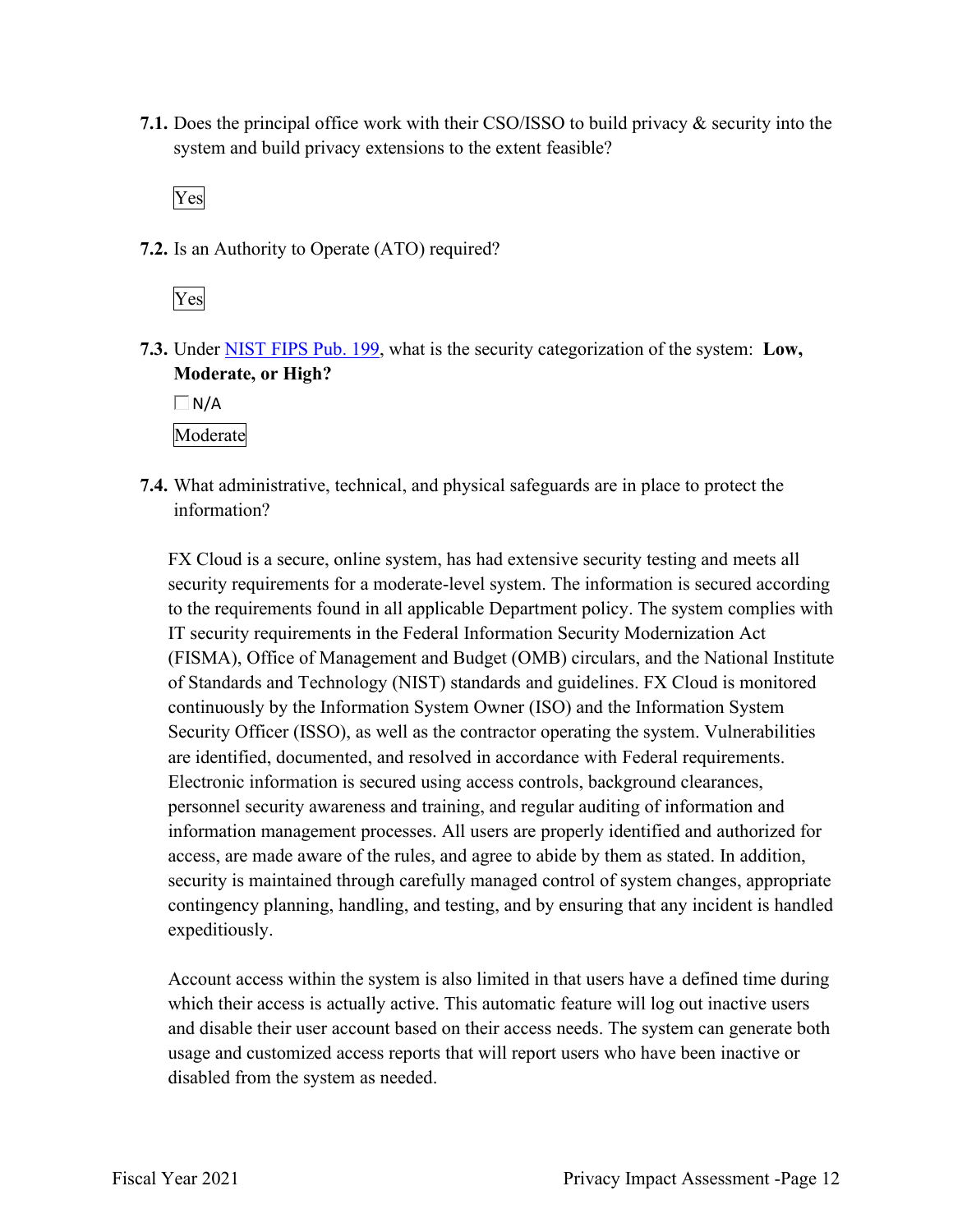To access FX Cloud, users must receive approval from their program office and the program office FOIA Coordinator will request a user license from the FOIA Service Center. The FOIA Service Center will determine if user license request is approved.

Additionally, the audit trail feature, unique identification, authentication and password requirements, and mandatory security, privacy and records training requirements help prevent unauthorized access to data, browsing and misuse.

 security requirements and procedures as required by Federal law and policy? **7.5.** Is the information in the system appropriately secured in accordance with the IT



**7.6.** Has a risk assessment been conducted where appropriate security controls to protect against that risk have been identified and implemented?

Yes

 ensure the security controls continue to work properly at safeguarding the PII. **7.7.** Please describe any monitoring, testing or evaluation conducted on a regular basis to

The system security plan lists monitoring, testing, and evaluation controls for the system. Such activities include monthly scans and yearly incident response plan/disaster recovery testing.

### **8. Auditing and Accountability**

 **8.1.** How does the system owner assess and ensure that the PII is used in accordance with stated practices in this PIA?

A yearly security assessment is performed for the system. During the assessment, random controls are tested to ensure Department security protocols are adhered to.

 **8.2.** Does the system owner continuously monitor and audit the privacy controls to ensure effective implementation?